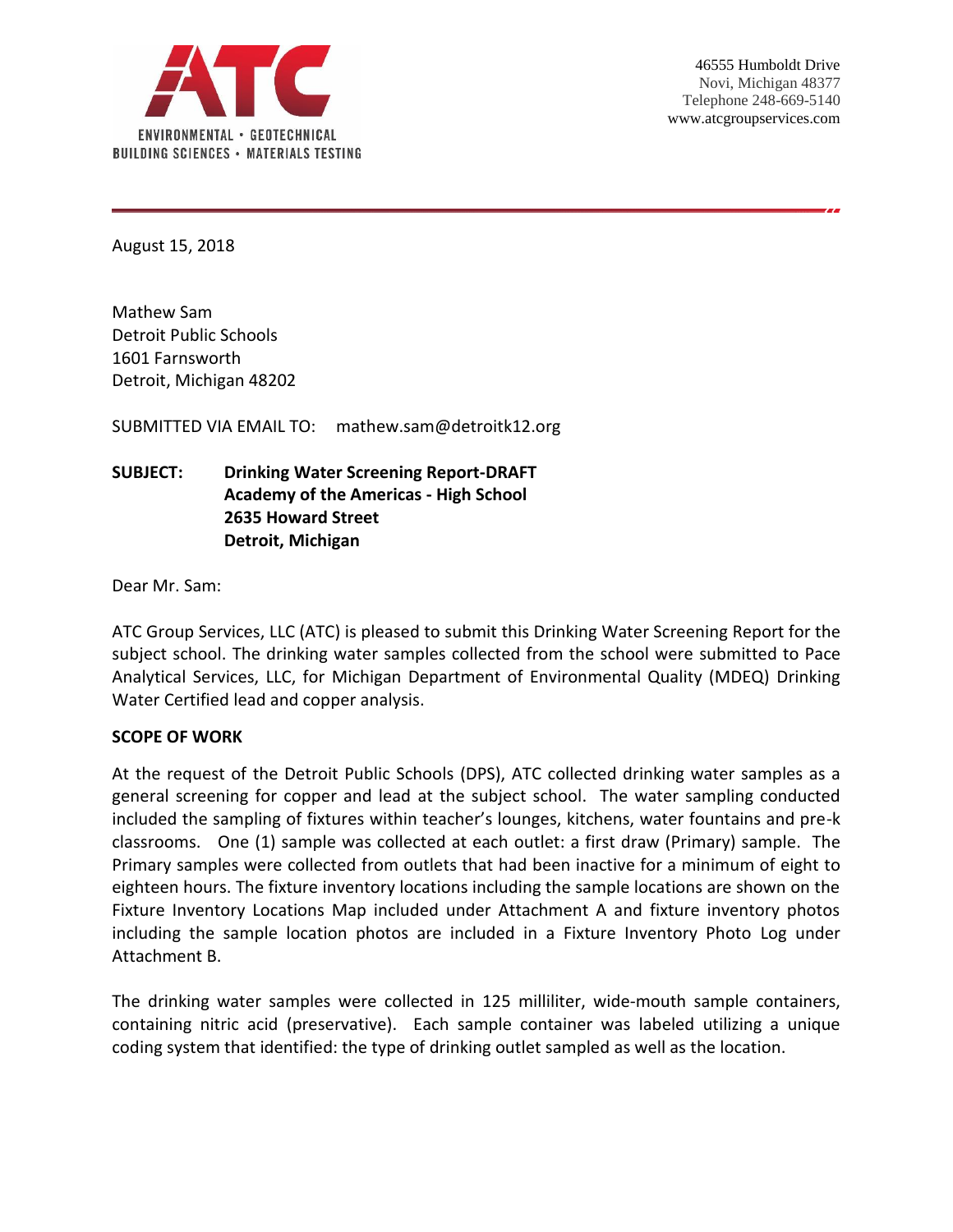

The samples were transported under chain of custody to Pace Analytical Services, LLC, located at 5560 Corporate Exchange Ct. SE Grand Rapids, MI for MDEQ drinking water certified lead and copper analysis, using analytical method EPA 200.8 rev 5.4.

## **FINDINGS**

Analytical results indicate that none of the samples analyzed were above the EPA recommended limits of 15 micrograms per liter (ug/L) for lead. None of the samples analyzed were above the EPA recommended limits of 1300 micrograms per liter (ug/L) for copper. The table below summarizes the analytical results for the samples submitted. The laboratory analytical reports and chain of custody are provided in Attachment C.

| Sample Number      | Location                   | Description           | <b>Total Lead</b><br>(ug/l) | <b>Total Copper</b><br>(ug/l) |
|--------------------|----------------------------|-----------------------|-----------------------------|-------------------------------|
| 1-Hall@108-B-1     | Hall near room 108         | <b>Bubbler - Left</b> | $<$ 1.0 ug/L                | 296 ug/L                      |
| 1-Hall@108-B-2     | Hall near room 108         | Bubbler - Right       | $<$ 1.0 ug/L                | 374 ug/L                      |
| 2-Hall@206-B-3     | Hall near room 206         | <b>Bubbler - Left</b> | $<$ 1.0 ug/L                | 434 ug/L                      |
| 2-Hall@206-B-4     | Hall near room 206         | Bubbler - Right       | $<$ 1.0 ug/L                | 331 ug/L                      |
| 2-206-KF-5         | Room 206 (staff<br>lounge) | Kitchen Faucet        | $2.1 \text{ ug/L}$          | $235 \text{ ug/L}$            |
| 3-Hall@304-B-6     | Hall near room 304         | <b>Bubbler - Left</b> | $<$ 1.0 ug/L                | $326 \text{ ug/L}$            |
| 3-Hall@304-B-7     | Hall near room 304         | Bubbler - Right       | $<$ 1.0 ug/L                | 446 ug/L                      |
| $1 - 112 - KF - 8$ | Room 112 (kitchen)         | Kitchen Faucet        | $1.5 \text{ ug/L}$          | $169 \text{ ug/L}$            |

Table 1 – Water Testing Results (August 3, 2018)

Key: NA - Not Analyzed

ug/L- micrograms per liter /parts per billion (ppb)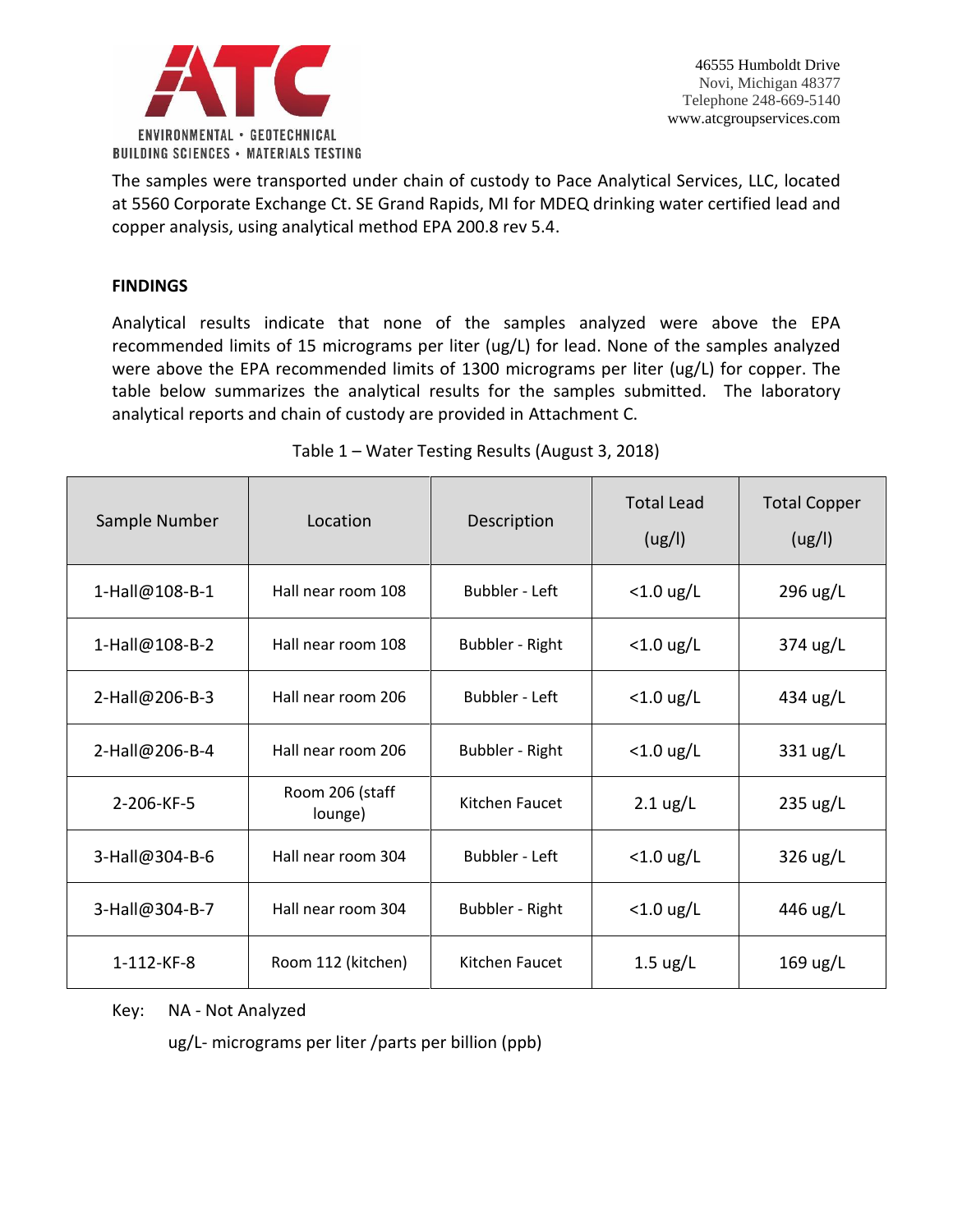

Analysis of samples indicates that all samples are within proper MCL range in regards to both lead and copper. See recommendations below.

## **RECOMMENDATIONS**

For drinking water fixtures that exceed the MCL after the initial sampling, ATC recommends the following:

- 1. Implement a plan in accordance with MDEQ Guidance on Drinking Water Sampling for Lead and Copper, April, 2016 Version2; OR
- 2. Remove fixture from service.
- 3. Implement a flush plan for fixtures that exceed the MCL of the initial sample according to MDEQ Guidance and the EPA's 3T's for Reducing Lead in Drinking Water in Schools.

## **LIMITATIONS**

The sampling and analysis completed was: a preliminary screening for lead and copper only, to assess lead and copper concentrations (ug/L) at drinking water outlets in the school designated as high use by DPS, and may not be representative of all drinking water outlets within the school. If lead or copper concentrations were identified above their respective MCL's at any of the drinking water outlets tested, further review of the plumping system, fixtures affected, and testing may be completed to assess the source of the elevated levels of lead and/or copper, as well as, any other response actions deemed necessary by DPS.

Future drinking water evaluation and sampling in accordance with the recommendations may be predicated on applicable guidelines by the MDEQ or EPA and will be determined prior to developing a sampling plan for the school.

Sincerely,

**ATC Group Services, LLC**

Worth & Jomble

Martin K. Gamble **Robert C. Smith** 

Robert C Amir

Senior Project Manager Building Science Department Manager

Attachments